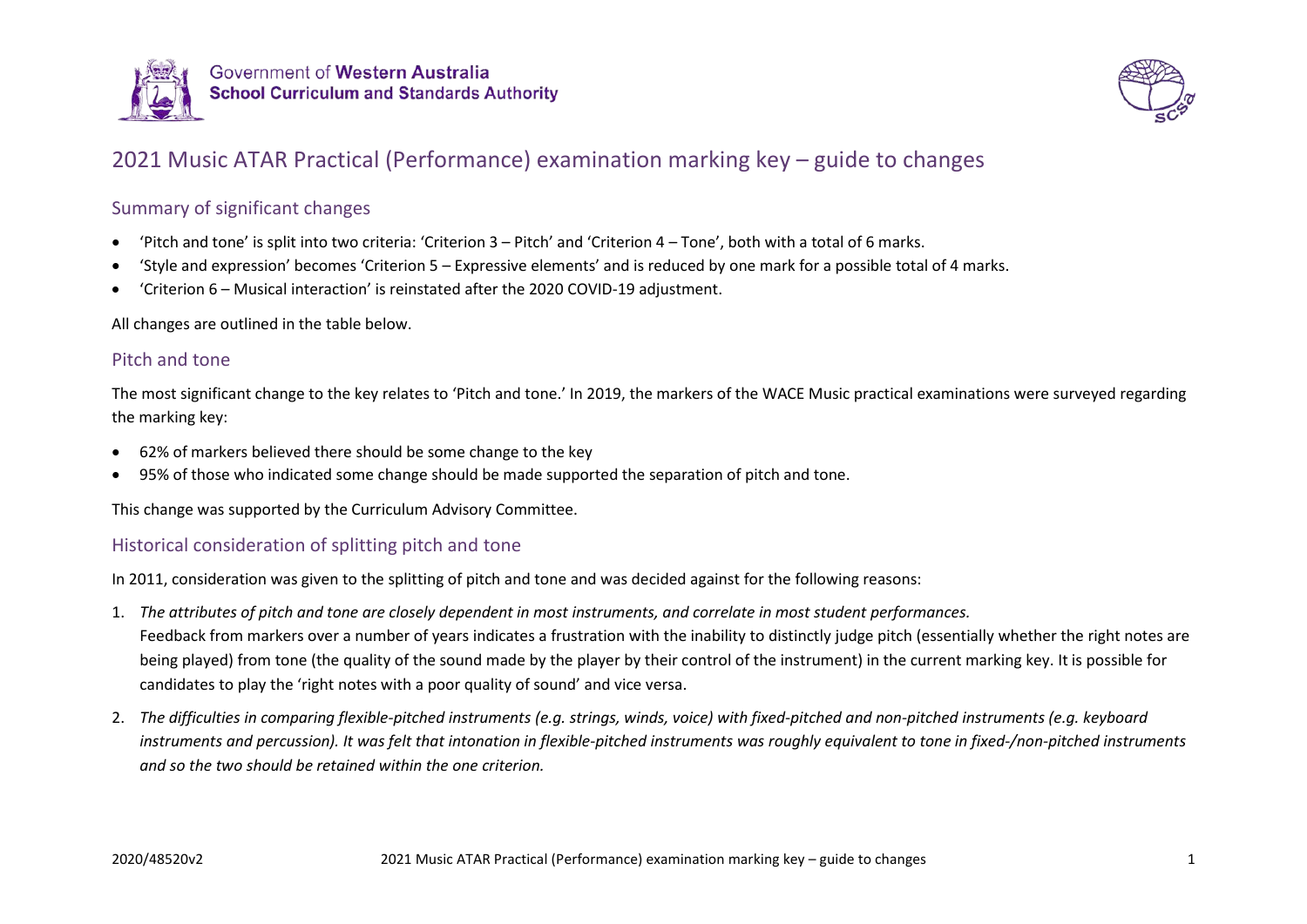#### Advice on applying the new Criterion 4 – Tone

Tone relates to the variations in sound that are possible based on the performer's control of their instrument/voice. The quality, purity or clarity of sound and the ability to produce consistent sound quality can be assessed in all instruments and voices.

For percussion, tone relates to the characteristic sound of the instrument, e.g. a snare, tom, bass, timpani, keyboard percussion, all of which can be struck incorrectly and in such a way that does not allow the instrument to resonate to produce the correct tone.

For piano, the quality and clarity of tone is determined by various factors such as the consistency of pressure applied to the keys, the flexibility of the wrist and arm and appropriate use of the pedal. For pipe organ and harpsichord, the choice of manuals and stops are the main factors that would be assessed by the tone criterion.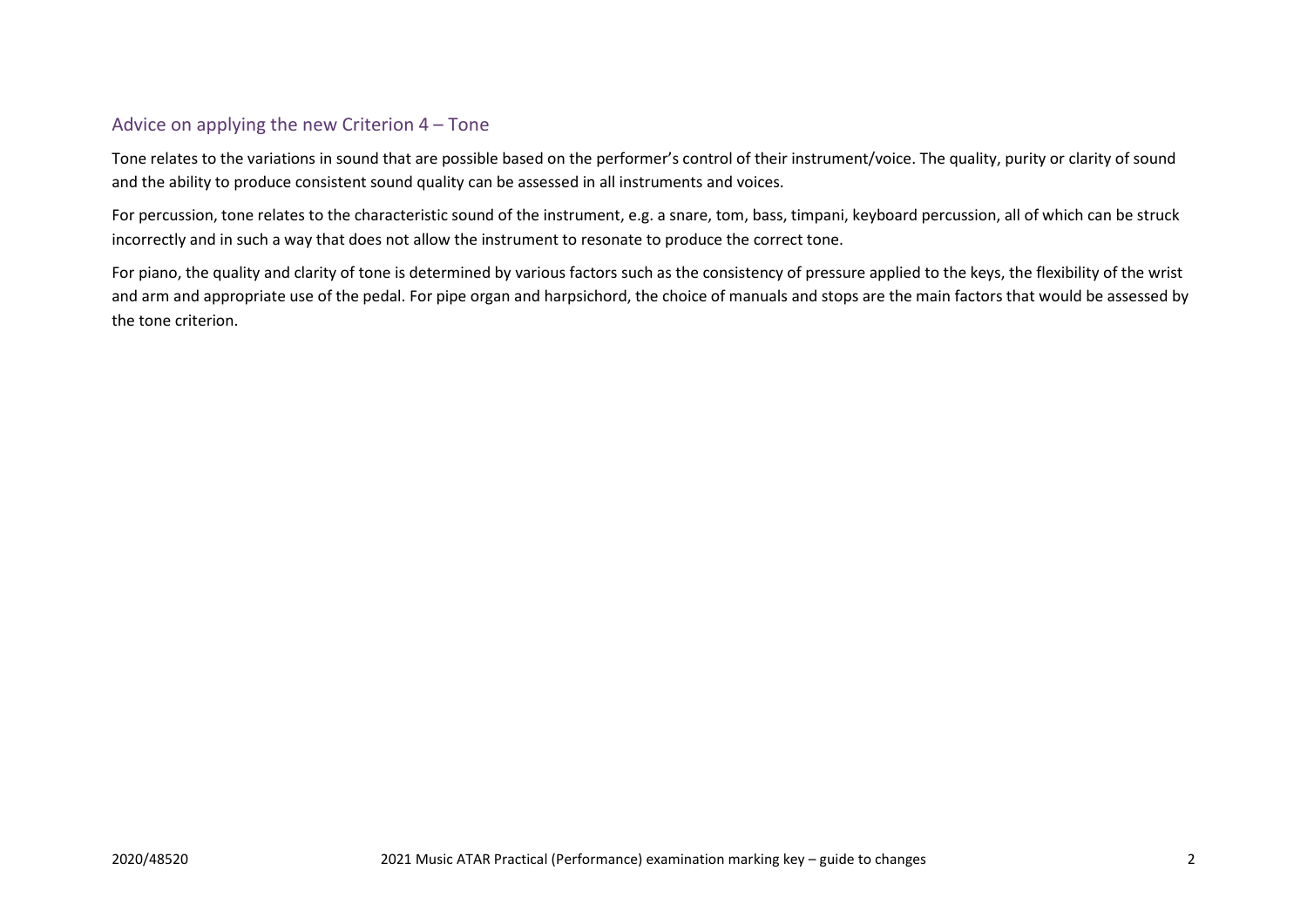| Aspect of key                       | Change for the 2021 version                                                                                                             | <b>Elaboration</b>                                                                                                                                                                                                                                 |
|-------------------------------------|-----------------------------------------------------------------------------------------------------------------------------------------|----------------------------------------------------------------------------------------------------------------------------------------------------------------------------------------------------------------------------------------------------|
| Criterion 1                         | Out of a total of 12 marks                                                                                                              | Rhythm is kept equally weighted with the combination of pitch and<br>tone                                                                                                                                                                          |
|                                     | '/fluctuations' added to the proficient (8-9 marks) shelf of Rhythm                                                                     | It is made more explicit that, at this level, minor tempo fluctuations<br>are acceptable (not only minor errors in rhythm) as long as the<br>student 'recovers well'                                                                               |
| Criterion 2                         | Zero shelf reworded as 'poor' rather than 'inadequate'                                                                                  | For consistency with other criteria in 'Technique'                                                                                                                                                                                                 |
|                                     | Three shelf reworded as 'satisfactory' rather than 'adequate'                                                                           | For consistency with other criteria in 'Technique'                                                                                                                                                                                                 |
| Criterion 3                         | Split into 'Criterion 3 - Pitch' and 'Criterion 4 - Tone', both with a<br>total of 6 marks                                              | 'Pitch' addresses note accuracy and intonation. 'Tone' addresses<br>quality and control of tone                                                                                                                                                    |
|                                     | All shelves reworded to become poor, limited, inconsistent,<br>satisfactory, proficient, excellent, consistently excellent respectively | For consistency with other criteria in 'Technique'                                                                                                                                                                                                 |
|                                     | Pitch explicitly described as comprising 'note accuracy' and<br>'intonation'                                                            | Clearly distinguished from the new Criterion 4. 'Intonation' was not<br>explicitly mentioned in the 2020 key                                                                                                                                       |
| Criterion 4                         | New criterion named 'Tone'                                                                                                              |                                                                                                                                                                                                                                                    |
|                                     | Shelves described as for Criteria 1-3                                                                                                   | For consistency with other criteria in 'Technique'                                                                                                                                                                                                 |
|                                     | Tone elaborated as 'quality and control of tone'                                                                                        | Clearly distinguished from Criterion 3. 'Quality' relates to the<br>quality/purity/clarity of the candidate's sound. 'Control' relates to<br>the candidate's ability to produce consistent sound quality and<br>manipulate the sound, e.g. vibrato |
| Technique section<br>(Criteria 1-4) | Now out of 30 marks                                                                                                                     | Total increases due to the increased marks in Criterion 1 and the<br>splitting of the old Criterion 3. The 'Technique' section remains 40%<br>of the final mark                                                                                    |

## Complete list of changes in the 2021 Music ATAR course Practical (performance) marking key